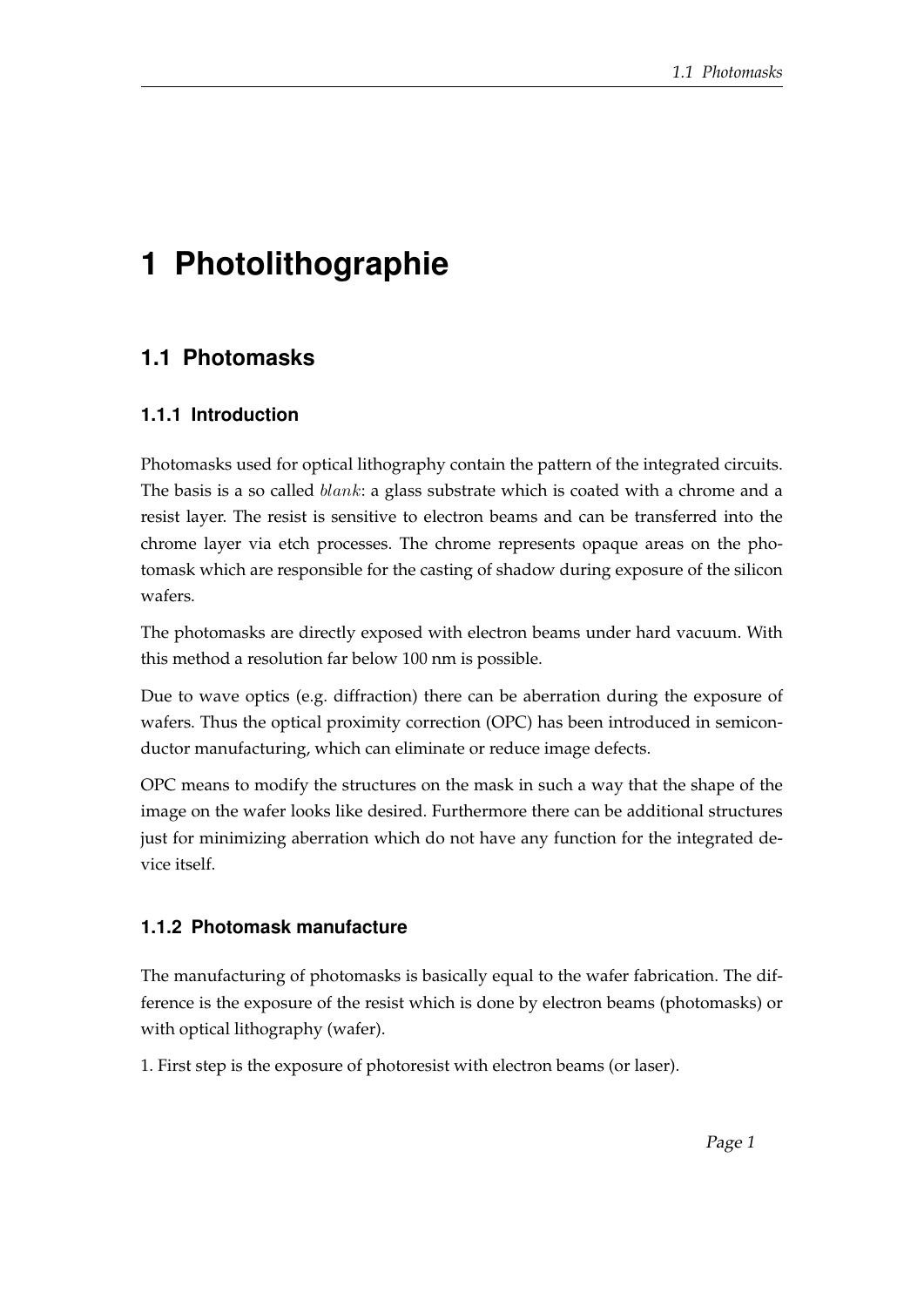

Fig. 1.1: Basic film stack of a chrome on glass mask (COG)

2. Subsequent the resist is developed to form a pattern.



Fig. 1.2: Development of the resist layer

3. The resist acts as a masking to transfer the pattern into the chrome layer by etch processes.



Fig. 1.3: Chrome etch

4. Subsequent the resist is removed.



5. Finally a pellicle is montaged on top to prevent contamination of the glass/chrome



Fig. 1.5: Attached pellicle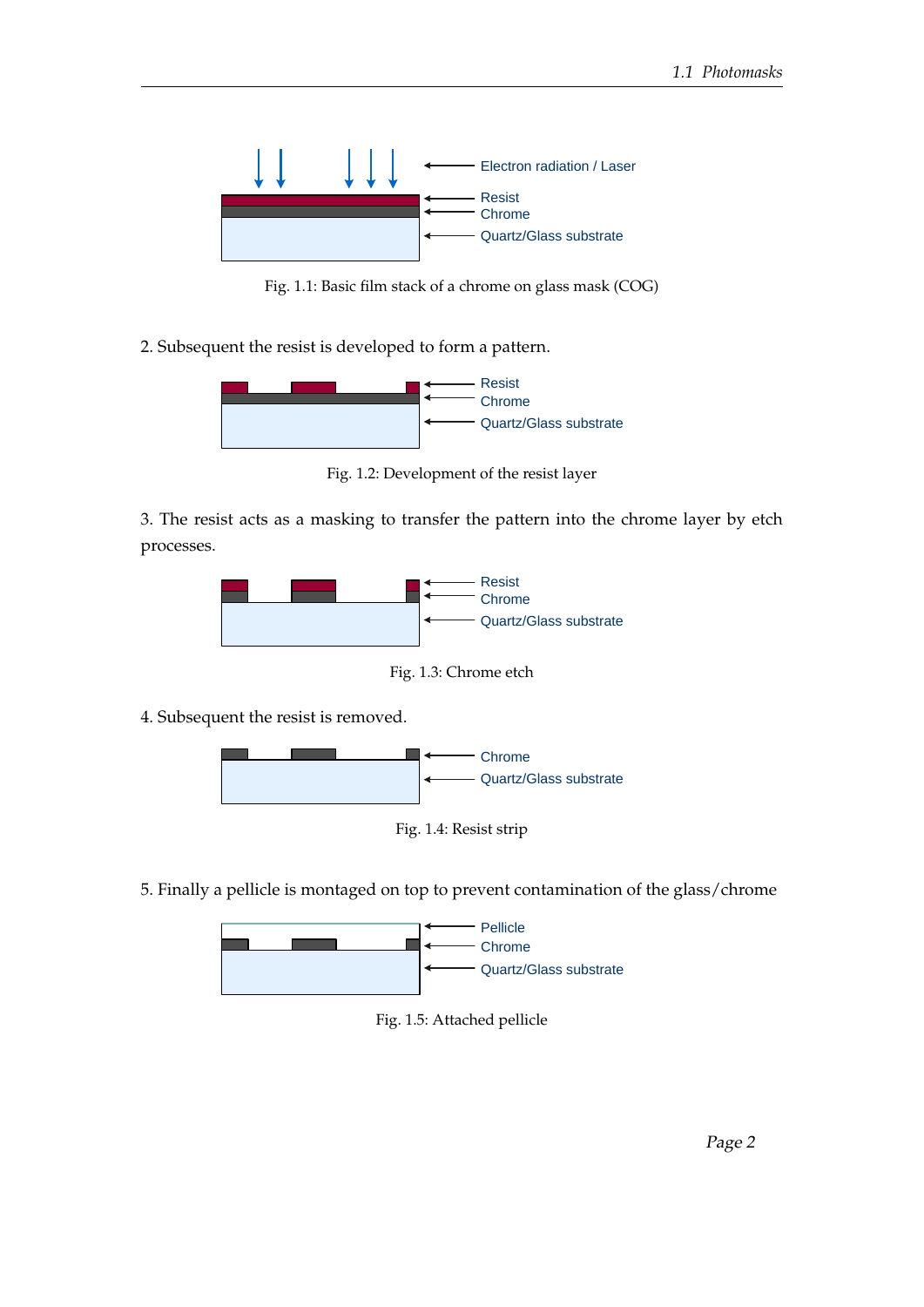#### **1.1.3 Photomasks**

Besides the traditional chrome on glass mask (COG) there are various types of photomasks which enhance the optical resolution of the structures. The central issue of COG masks is the diffraction of the light on edges. Thus the light will not only impact in perpendicular direction but will be deflected into areas which must not be exposed.



Fig. 1.6: Spectral intensity of a COG mask

With different means which are described below the intensity of the diffracted light should be reduced.

#### **Attenuated Phase Shift Mask (AttPSM):**

The attenuated phase shift mask (AttPSM; also half tone mask) uses a patterned layer of molybdenum silicide (MoSi) which represents the structures of the circuit. The molybdenum silicide has a thickness which causes a phase shift of the transmitted light of 180°. Thus the phase shifted light and the radiation which transmits through glass only interfere destructively. In addition the molybdenum silicide is dense (6 % or 18 % @ 193 nm wavelength). On the one hand the light is attenuated and on the other hand the light waves which are in opposite phase erase each other almost completely, this results in a higher contrast. A chrome layer can be added to areas which are not used for exposure to mask unused regions. This photomasks are named tritone masks.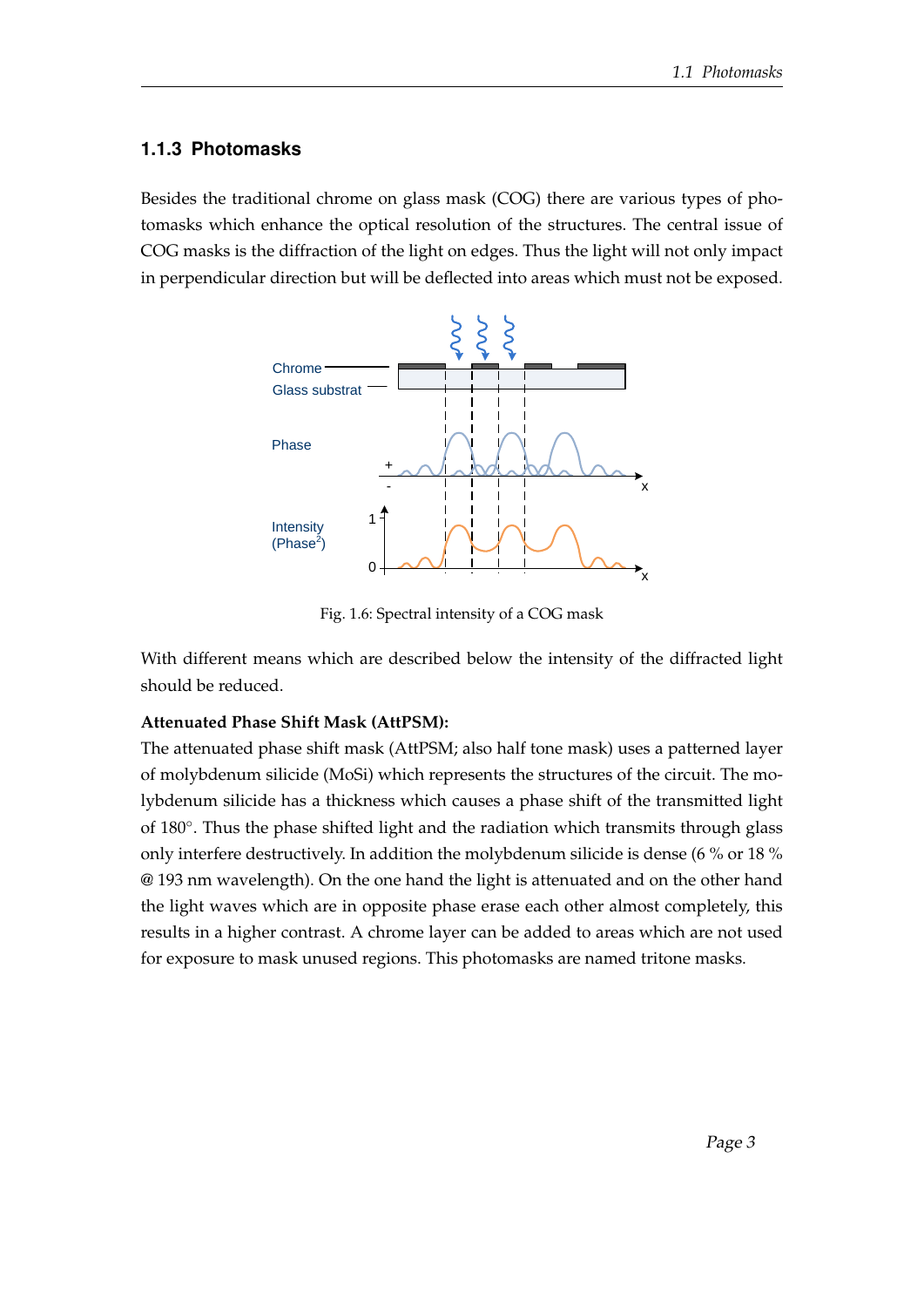<span id="page-3-0"></span>

(b)

<span id="page-3-1"></span>Fig. 1.7: [\(a\)](#page-3-0) Spectral intensity of an Attenuated Phase Shift Mask, [\(b\)](#page-3-1) principle of the phase shift with molybdenum silicide

#### **Chrome less Phase shift mask:**

Chrome less phase shift masks don't use opaque films. The phase shift is achieved by trenches which are directly etched into the glass substrate. The manufacturing of these masks is difficult, since the etch approach has to be stopped in the middle of the glass. In contrast to etch processes where one layer is completely etched till the layer beneath is reached - which causes changes in the etch plasma, so that one knows when the process is finished -, there is no indication when the exact depth in the substrate is reached.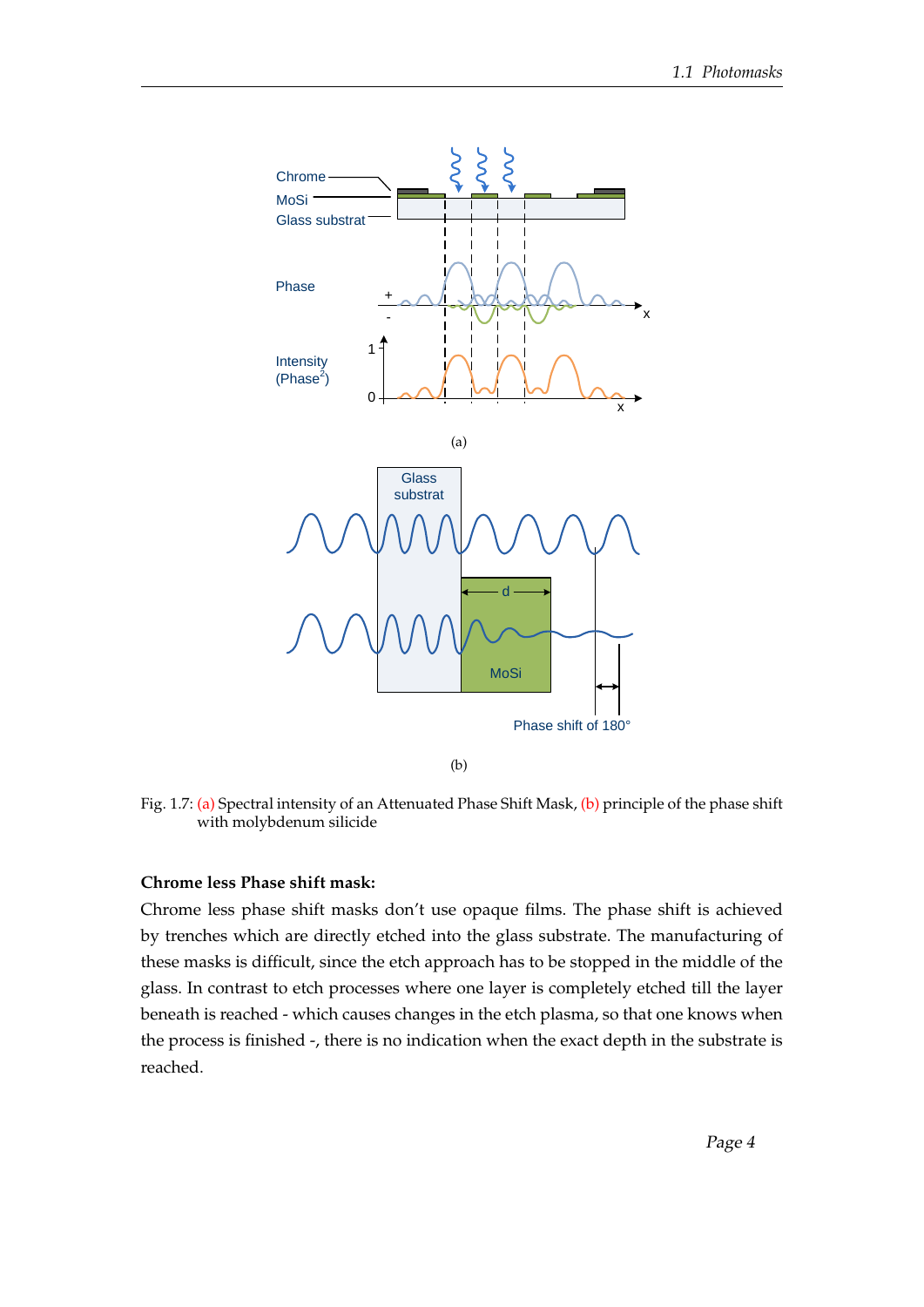#### **Alternating Phase Shift Mask (AltPSM):**

The alternating phase shift mask also uses trenches which are etched into the glass substrate alternating to non-etched areas. In addition there are areas which are covered with a chrome layer to decrease the intensity of radiation in this regions.



Fig. 1.8: Spectral intensity of an Alternating Phase Shift Mask

However, there are regions with an undefined phase shift, so that one has to exposure twice with different masks. One mask contains the structures which run in x-direction, while the second mask contains the patterns which are orientated in y-direction.



Fig. 1.9: Desired structures on the wafer and conflict on the mask